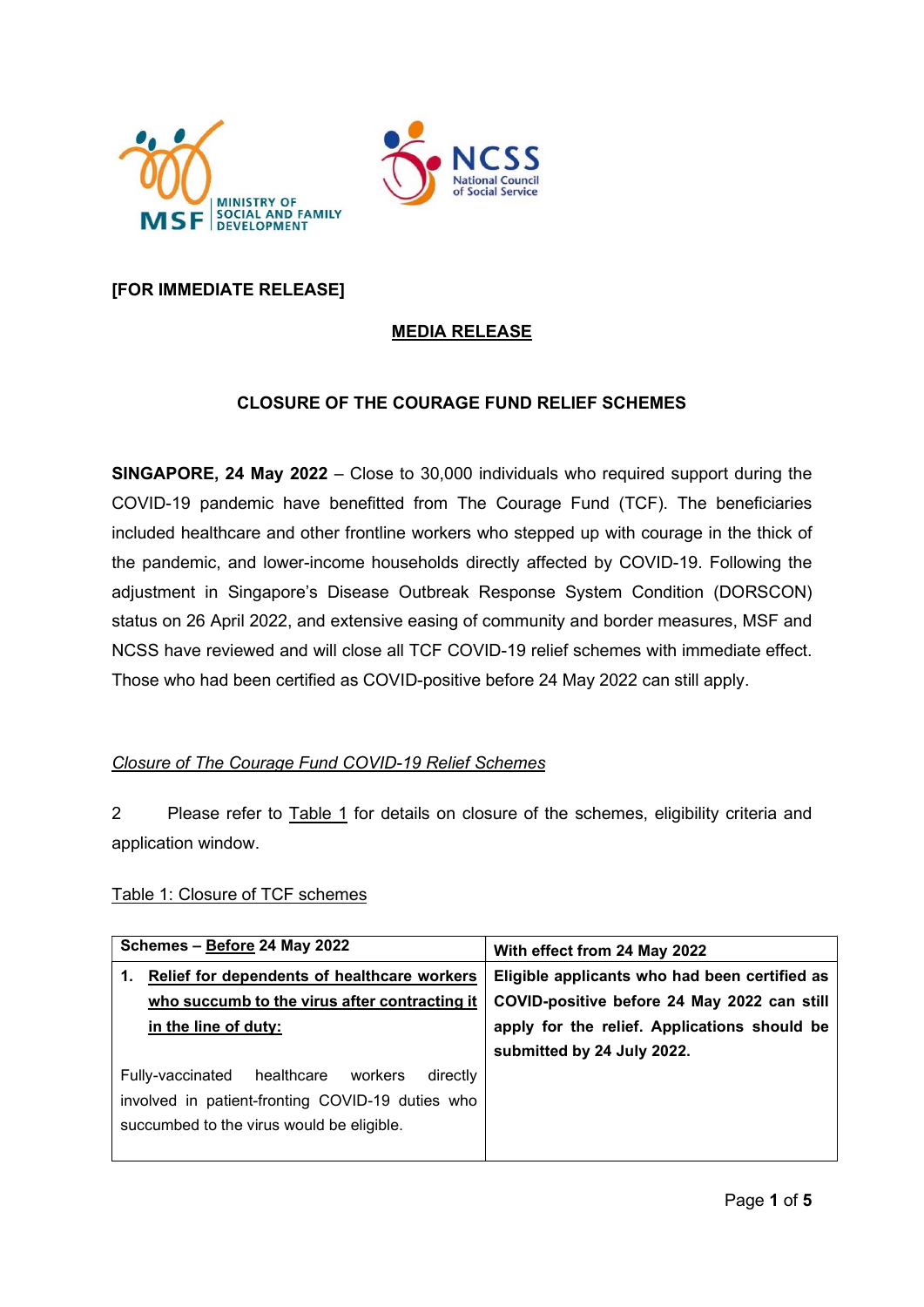| <b>Education Grant for children of healthcare</b><br>2.<br>workers, frontline workers, and community<br>volunteers who succumb to the virus after<br>contracting it in the line of duty:                                                                              |                                                      |
|-----------------------------------------------------------------------------------------------------------------------------------------------------------------------------------------------------------------------------------------------------------------------|------------------------------------------------------|
| Only children of healthcare workers directly involved<br>in patient-fronting COVID-19 duties would be<br>eligible.                                                                                                                                                    |                                                      |
| Relief for healthcare workers who contract<br>3.<br>the virus in the line of duty:                                                                                                                                                                                    |                                                      |
| Fully vaccinated healthcare workers directly involved<br>in patient-fronting COVID-19 duties would be<br>eligible.                                                                                                                                                    |                                                      |
| Appreciation Scheme for frontline social<br>4.<br>service and healthcare workers for the<br>exceptional personal sacrifices in the fight<br>against COVID-19:<br>Eligible organisations may receive up to \$20,000<br>funding assistance capped at \$100 per staff to | Applications should be submitted by 24 July<br>2022. |
| appreciate their staff in the healthcare and social<br>service sectors.                                                                                                                                                                                               |                                                      |

<sup>\*</sup> Based on the date on which the individuals' Isolation Order/Quarantine Order/mandatory Leave of Absence/Stay-Home Notice/Self-Isolation Notice or hospitalisation due to contracting COVID-19 started. # Refers to the date on which the individuals' Isolation Order/Quarantine Order/mandatory Leave of Absence/Stay-Home Notice/Self-Isolation Notice or hospitalisation due to contracting COVID-19 ended.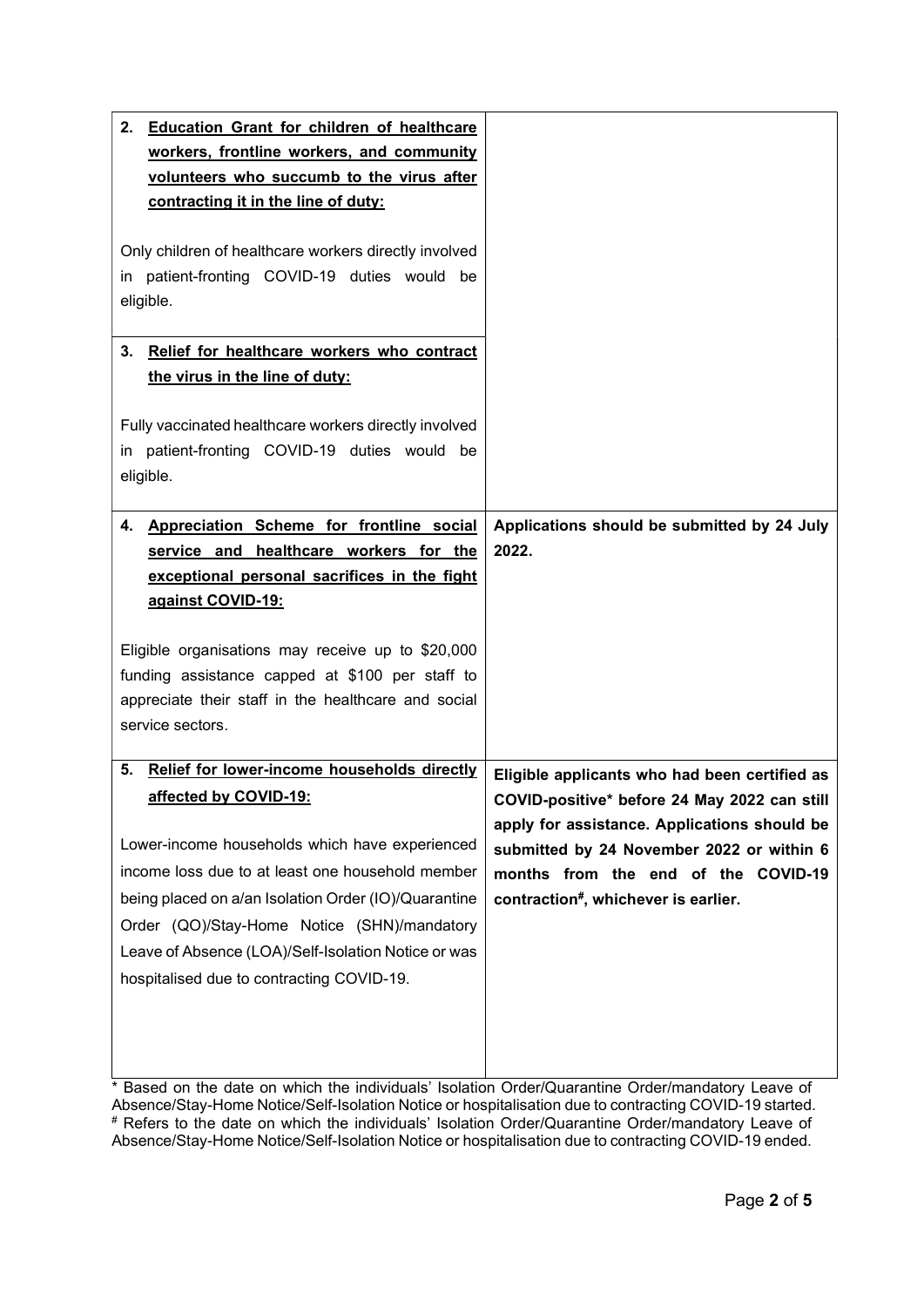3 TCF was established in 2003 when Singapore was hit by the Severe Acute Respiratory Syndrome (SARS) outbreak, to provide relief to SARS victims and healthcare workers. In 2020, the Community Chest rallied the community to donate to TCF to provide relief and support to those affected by COVID-19. As of 30 April 2022, TCF had raised around \$18.5 million in donations for COVID-19 from the community. As of 12 May 2022, around \$9.9 million has been disbursed to close to 30,000 beneficiaries. MSF and NCSS will draw from the remaining funds for applications currently being processed and any new applications that are submitted before the deadlines stated above.

4 More information on The Courage Fund can be accessed at https://www.ncss.gov.sg/Our-Initiatives/The-Courage-Fund. Individuals who do not qualify for The Courage Fund schemes and require financial assistance may wish to apply for the COVID-19 Recovery Grant (CRG) if they have experienced involuntary job loss, involuntary no-pay leave or significant income loss, or ComCare if they require assistance with basic living expenses. Individuals who do not qualify for CRG or ComCare but are facing financial difficulties may also approach their nearest Social Service Offices (SSOs) (go.gov.sg/ssolocator) for help. The SSOs will assess their circumstances and provide assistance where required.

5 Please refer to Annex A for Frequently Asked Questions.

# ISSUED BY MINISTRY OF SOCIAL AND FAMILY DEVELOPMENT, NATIONAL COUNCIL OF SOCIAL SERVICE, ON BEHALF OF THE COURAGE FUND LIMITED

For media enquiries, please contact:

### Ms Michelle Wong

Assistant Manager, Communications Division Ministry of Social and Family Development Email: michelle\_wong@msf.gov.sg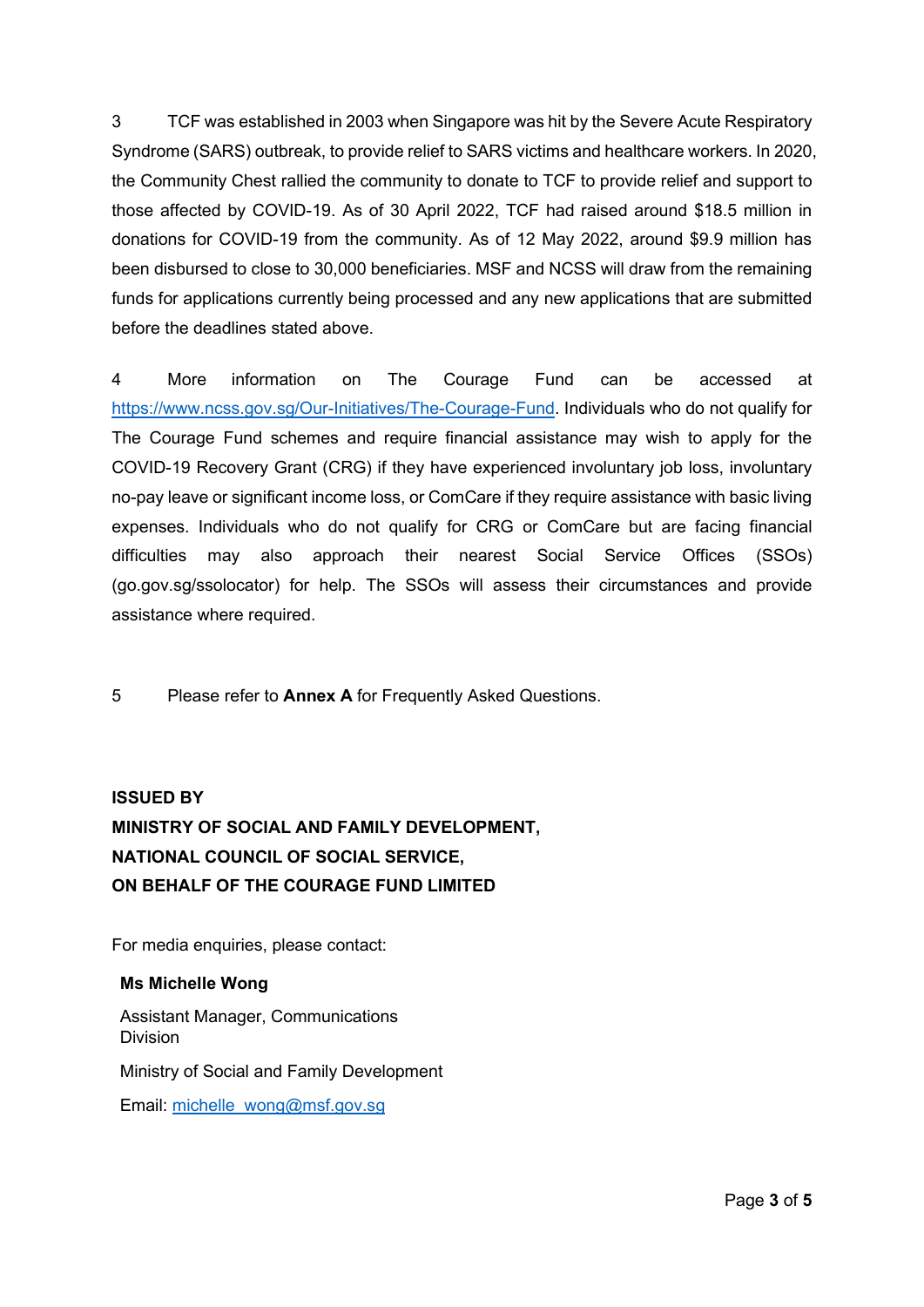# ANNEX A

## FREQUENTLY ASKED QUESTIONS

- 1. What happens if I contracted COVID-19 before 24 May 2022 and have yet to apply for TCF?
- You can still apply for the relief. Individuals who have contracted COVID-19 before 24 May 2022 but have yet to apply for TCF should submit their applications within the following application windows:
	- $\circ$  Organisations applying for the TCF scheme for eligible healthcare workers who contracted COVID-19 in the line of duty must submit their applications by 24 July 2022.
	- $\circ$  Eligible organisations applying for the Appreciation Scheme to recognise the efforts of frontline healthcare and social service workers in the fight against COVID-19, must submit their applications by 24 July 2022.
	- $\circ$  Individuals applying for the TCF scheme for lower-income households affected by COVID-19 must submit their applications within 6 months from the end of their Isolation Order/Quarantine Order/mandatory Leave of Absence/Stay-Home Notice/Self-Isolation Notice or hospitalisation due to contracting COVID-19, or by 24 November 2022, whichever is earlier.
- 2. How long does it take for eligible individuals to receive the funds upon submitting their applications?
- Eligible individuals applying for assistance under the TCF scheme for lower-income households affected by COVID-19 can expect to receive the funds within two to three weeks upon submission of the necessary information/documents. Application for other TCF schemes, which require organisational endorsement, may take up to four months for us to verify details with the respective organisations.